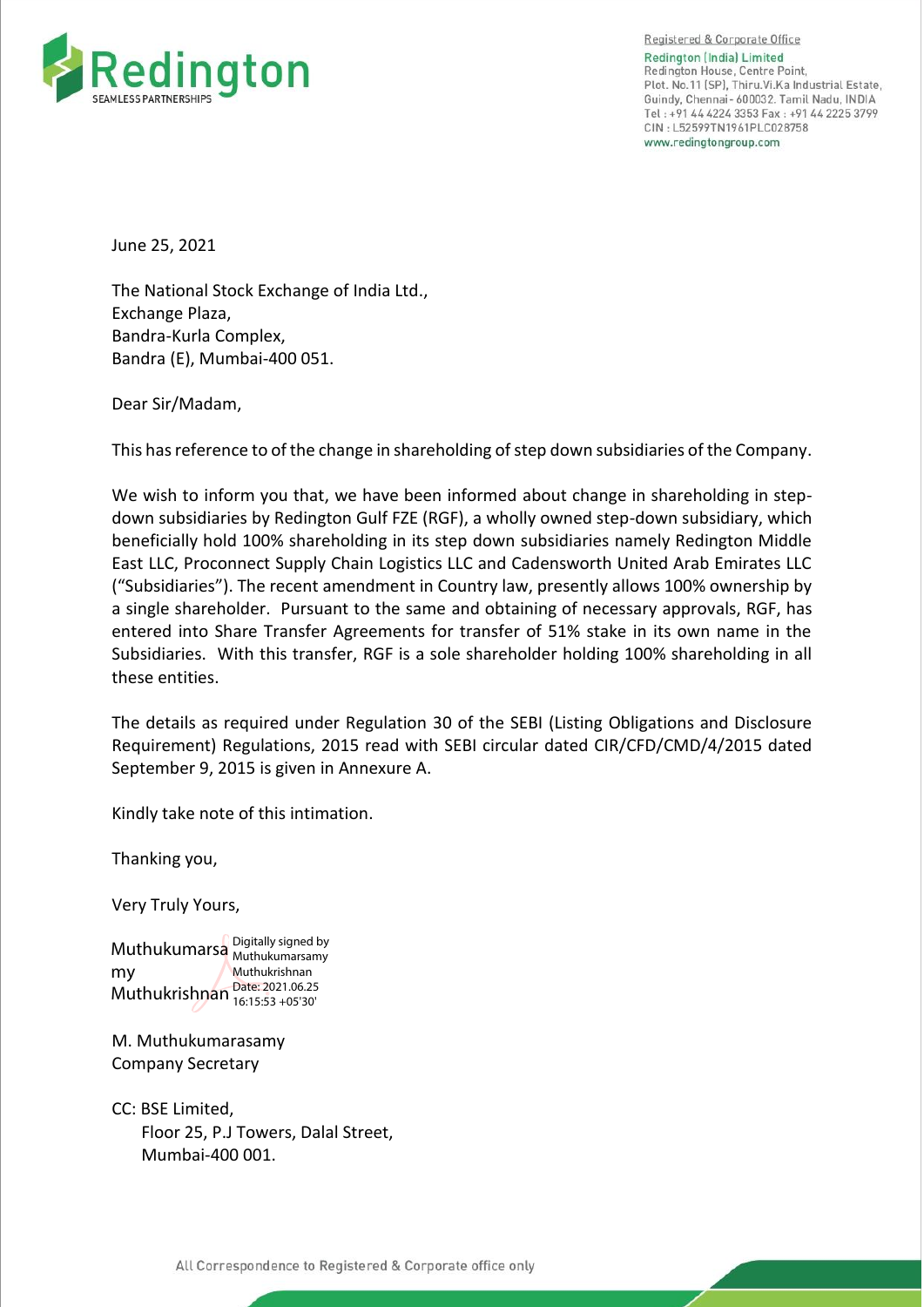

Registered & Corporate Office **Redington (India) Limited** Redington House, Centre Point,<br>Plot. No.11 (SP), Thiru.Vi.Ka Industrial Estate, Guindy, Chennai-600032. Tamil Nadu, INDIA<br>Tel:+91 44 4224 3353 Fax:+91 44 2225 3799 CIN: L52599TN1961PLC028758 www.redingtongroup.com

## **Annexure A**

| Name of the target<br>entity, details in brief<br>such as size, turnover<br>etc.                                                                                                                                                                                                                                                               | Middle<br>Redington<br>East LLC<br>Total Revenue as on<br>March 31, 2021: AED<br>2,441,079,477                                                                                                                                                                                                                                                                                                                                                                                                 | Cadensworth<br>United<br>Arab<br><b>Emirates LLC</b><br>Total Revenue as on<br>March 31, 2021:<br>AED 276,195,481                                                                                                                                               | Proconnect Supply<br>Chain Logistics LLC<br>Total Revenue as on<br>March 31, 2021:<br>AED 73,451,596                                                                                                                                                            |
|------------------------------------------------------------------------------------------------------------------------------------------------------------------------------------------------------------------------------------------------------------------------------------------------------------------------------------------------|------------------------------------------------------------------------------------------------------------------------------------------------------------------------------------------------------------------------------------------------------------------------------------------------------------------------------------------------------------------------------------------------------------------------------------------------------------------------------------------------|-----------------------------------------------------------------------------------------------------------------------------------------------------------------------------------------------------------------------------------------------------------------|-----------------------------------------------------------------------------------------------------------------------------------------------------------------------------------------------------------------------------------------------------------------|
| Whether<br>the<br>acquisition would fall<br>within related party<br>transaction(s)<br>and<br>whether<br>the<br>promoter/ promoter<br>group/<br>group<br>companies have any<br>interest in the entity<br>being acquired?<br>١f<br>nature<br>yes,<br>of<br>interest and details<br>thereof and whether<br>the same is done at<br>"arm's length". | The transfer will not<br>considered<br>be<br>as<br>Related<br>Party<br>Transaction for the<br>Company. The 51%<br>beneficial interest in<br><b>Subsidiaries</b><br>the<br>were held by RGF,<br>presently it's<br>only<br>transfer<br>the<br>of<br>shareholding.<br><b>NA</b>                                                                                                                                                                                                                   | The transfer will not<br>be considered<br>as<br>Related<br>Party<br>Transaction for the<br>Company. The 51%<br>beneficial<br>interest<br>in the Subsidiaries<br>were held by RGF,<br>presently it's only<br>transfer<br>the<br>of<br>shareholding.<br><b>NA</b> | The transfer will not<br>be considered<br>as<br>Related<br>Party<br>Transaction for the<br>Company. The 51%<br>beneficial<br>interest<br>in the Subsidiaries<br>were held by RGF,<br>presently it's only<br>transfer<br>the<br>of<br>shareholding.<br><b>NA</b> |
| Industry to which the<br>entity being acquired<br>belongs                                                                                                                                                                                                                                                                                      | Distribution<br>of<br>information<br>technology<br>products, providing<br>hardware<br>support<br>maintenance<br>and<br>services.                                                                                                                                                                                                                                                                                                                                                               | Distribution<br>of<br>information<br>technology<br>products, providing<br>hardware<br>support<br>maintenance<br>and<br>services.                                                                                                                                | Providing<br>logistic<br>services.                                                                                                                                                                                                                              |
| Objects and effects of<br>acquisition (including<br>but not limited to,<br>disclosure of reasons<br>acquisition<br>for<br>οf<br>target entity, if<br>its<br>business is outside the<br>main line of business<br>of the listed entity)<br>Brief details of any<br>governmental                                                                  | Only shares of these entities are transferred to RGF without any<br>purchase consideration. 51% shares were held by Individuals due<br>to regulatory requirements and RGF was 100% beneficial owner.<br>Since regulatory requirement was relaxed, these shares were<br>transferred to RGF. Due to this, RGF directly holds 100% shares in<br>these entities.<br>RGF has obtained approvals from the Dubai Economic department<br>and the Notary, which were required for above share transfer. |                                                                                                                                                                                                                                                                 |                                                                                                                                                                                                                                                                 |
| or<br>regulatory<br>approvals                                                                                                                                                                                                                                                                                                                  |                                                                                                                                                                                                                                                                                                                                                                                                                                                                                                |                                                                                                                                                                                                                                                                 |                                                                                                                                                                                                                                                                 |